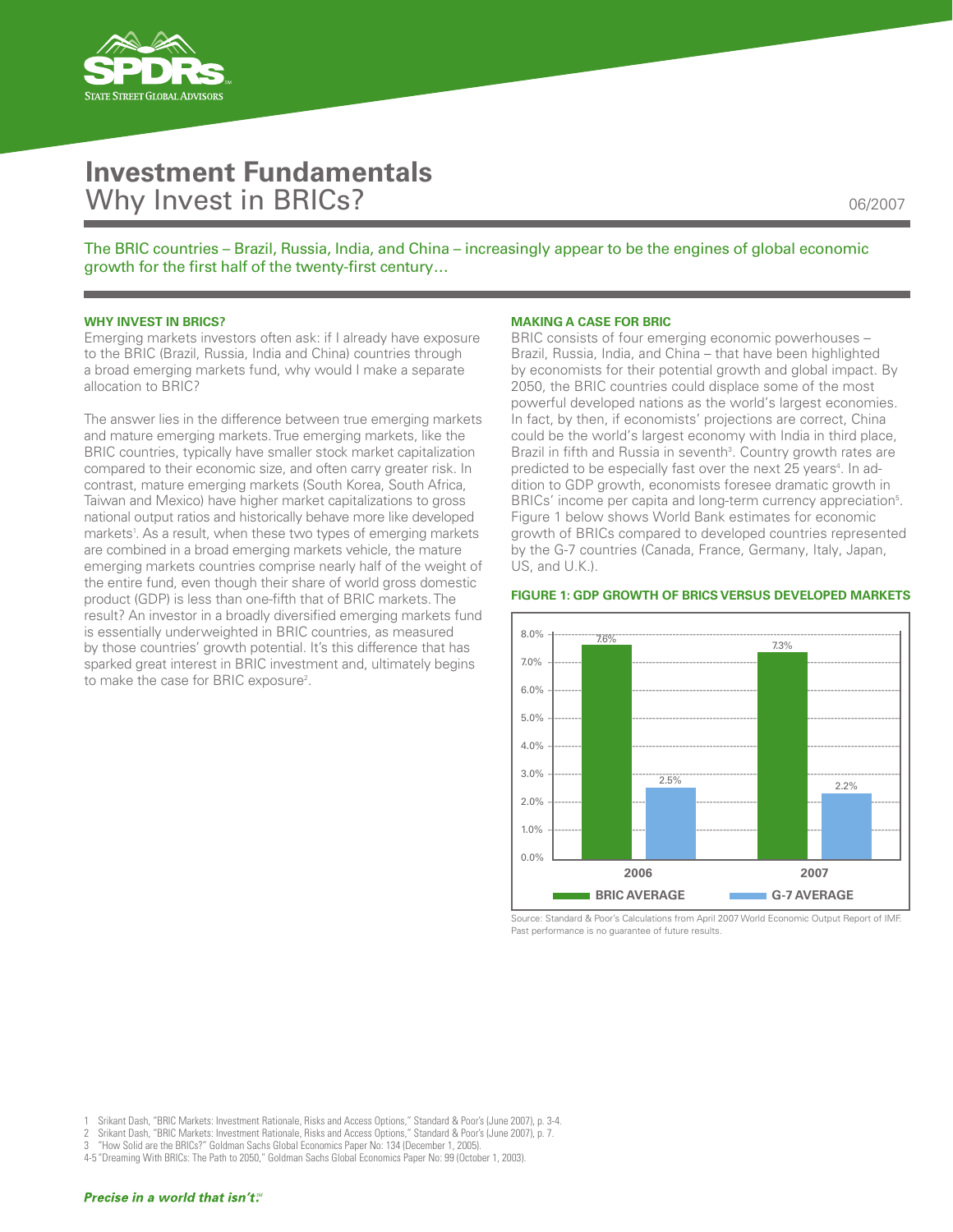

If this argument sounds farfetched, then consider how far Japan and Germany have advanced over the sixty-plus years since their defeat in World War II. History has shown how less developed countries, with their lower levels of capital per worker, are often poised to enjoy higher returns on capital when more capital and advanced technology are introduced<sup>6</sup>. Moreover, currencies tend to appreciate as purchasing power parity rises on greater productivity. Thus, the BRICs have potential that many developed countries lack.

The BRIC countries generally share most of the following potential factors:

- Growing, more educated populations (exception: Russia)
- Increasing political stability (possible exception: Russia)
- Access to natural resources (less true of India)
- Significant foreign currency reserves: together the BRIC countries account for an estimated 30+% of world foreign currency reserves, with China holding the largest reserves (see Figure 2: The BRICs: 2006 Snapshot)

In combination, the factors listed above may expand BRIC stocks' price to earnings (P/E) ratios – the ratio of share price to earnings per share and a commonly used measure of stock valuations. However, this is unlikely to apply to China, which has already experienced significant P/E expansion.

As shown in Figure 2: The BRICs: 2006 Snapshot, the GDP of each country has reached a significant size and is growing at an attractive rate when compared to that of the US. While BRIC GDP per capita pales beside statistics for developed countries, their economic growth could boost domestic demand considerably as income increases, especially in populous India and China. Statistics such as trade, Kurtzman opacity rank (a measure of the ease of doing business in 48 countries), and foreign direct investment (FDI or investment from investors outside the country) suggest room for improvements that could become sources for additional growth. For example, BRICs already account for 15% of global FDI, a figure that's three times higher than in 2000 and may indicate their potential for rapid growth. In fact, according to PriceWaterhouseCoopers LLC's 2006 survey of global CEOs, many global companies plan to increase their investments in the BRIC countries<sup>7</sup>.

|               | <b>GDP (US \$ BN)</b> | 2001-06 AVERAGE GDP<br><b>GROWTH RATE %</b> | <b>GDP PER CAPITA (US\$)</b> | <b>POPULATION (MM)</b> | <b>TRADE (% GDP)</b> | <b>FX RESERVES (SBILLION)</b> | <b>2005 KURTZMAN</b><br><b>OPACITY RANK*</b> | FDI (%GDP) |
|---------------|-----------------------|---------------------------------------------|------------------------------|------------------------|----------------------|-------------------------------|----------------------------------------------|------------|
| <b>BRAZIL</b> | .064                  | 2.3                                         | 5,085                        | 187                    | 22.7                 | 90.8                          | 29                                           | $\cdots$   |
| <b>RUSSIA</b> | 982                   | 6.2                                         | 6.908                        | 142                    | 44.2                 | 295.0                         | 40                                           | 1.9        |
| <b>INDIA</b>  | 909                   | 7.2                                         | 696                          | .281                   | 29.3                 | 173.7                         | 38                                           | 0.8        |
| CHINA         | 2.682                 | 9.8                                         | 2.041                        | .314                   | 63.4                 | ,066.0                        | 42                                           | 3.2        |

# **Figure 2: The BRICs: A 2006 Snapshot**

\*A measure of ease of doing business in 48 countries

Past performance is no guarantee of future results.

Source: Goldman Sachs, IMF, May 2007.

The following potential catalysts exist for each of the BRIC countries.

- Brazil: Domestic economy could improve with further economic reforms and fiscal responsibility, having already brought budgets and inflation under control, boosted corporate earnings, and driven appreciation of the real, Brazil's national currency<sup>8</sup>. In addition, Brazil holds the world's largest non-precious metal reserves and is a leader in agricultural production.
- Russia: Could benefit from price strength in oil and natural gas because it holds 20% of the world's crude oil reserves and 35% of the world's natural gas reserves.
- India: Domestic demand for goods and services could accelerate if outsourcing to India increases. A world leader in information technology, the country enjoys a highly educated work force, as well as a massive and increasingly affluent population.
- China: Economic expansion could be spurred by continued foreign direct investment. China could become the world's largest economy by 2040<sup>9</sup>.

- "ETF Investing: BRIC," State Street Global Advisors presentation.
- 8 "Brazil's Bull Draws Fans," Wall Street Journal (June 8, 2007), p C2.
- 9 Standard and Poor's, 4/30/2007 (according to citation in "ETF Tactics: Investing in BRIC Countries," State Street Global Advisors).

<sup>6 &</sup>quot;Dreaming With BRICs: The Path to 2050," Goldman Sachs Global Economics Paper No: 99 (October 1, 2003).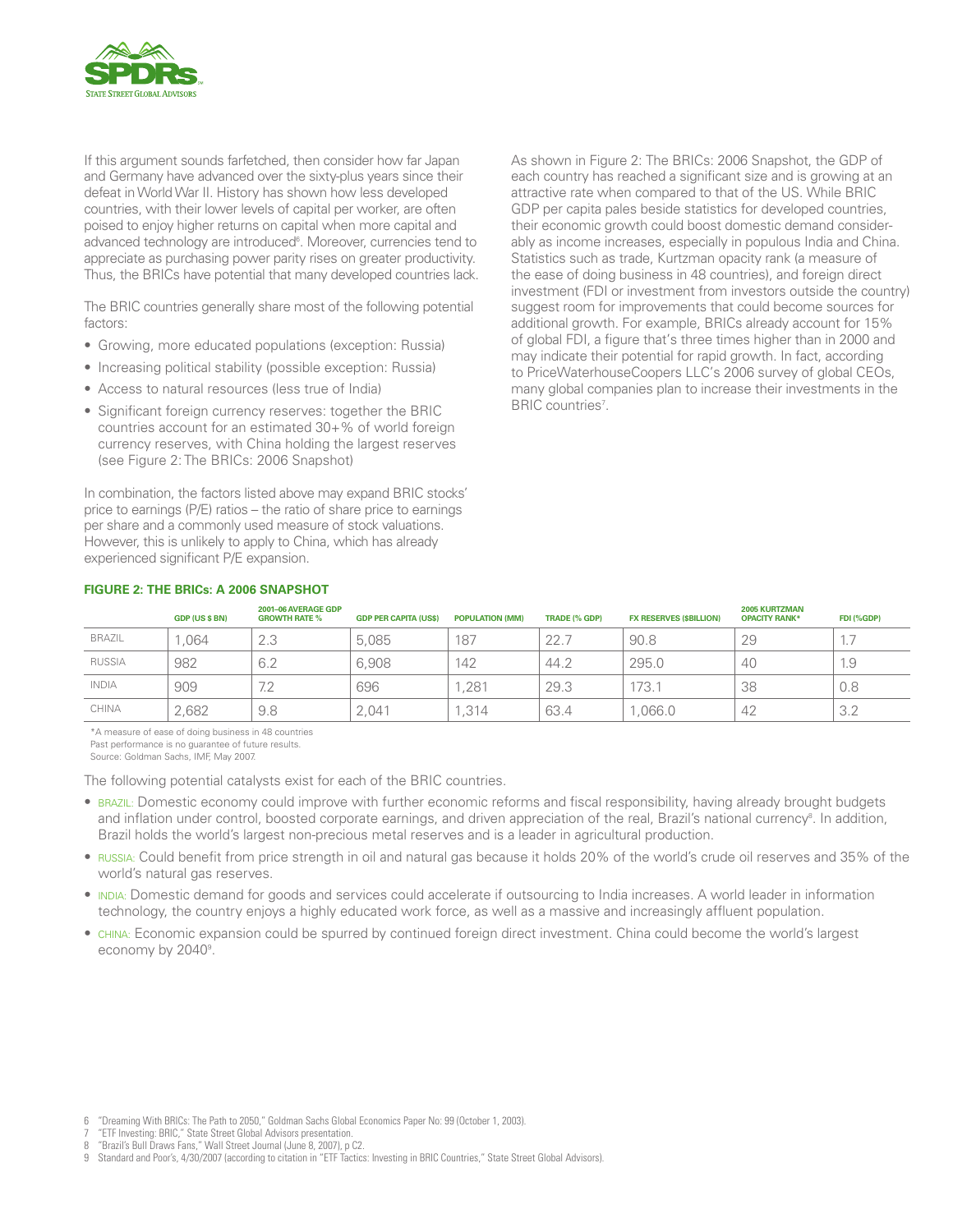

The case for investing in BRICs relies on:

- The broad opportunity set offered by stocks accounting for US \$692 billion in investable market capitalization<sup>10</sup>
- Opportunity for though no guarantee of return enhancement (see Figure 3)
- Diversification (see Figure 4)
- Currency appreciation

As a proxy, the S&P® BRIC 40 Index illustrates how this block of countries has delivered strong historical returns compared to other popular emerging market benchmarks.

# **Figure 3: RETURN ANALYSIS: BRICS VS. OTHER EMERGING MARKET BENCHMARKS**

| <b>ANNUALIZED RETURNS: MARCH 1957 - MAY 2007</b> | 1 <sub>0</sub> | 1 YEAR | 3 YEARS  | 5 YEARS | SINCE INCEPTION <sup>11</sup> |
|--------------------------------------------------|----------------|--------|----------|---------|-------------------------------|
| S&P® BRIC 40 INDEX                               | $11.3\%$       | 46.0%  | 44.8%    | 34.6%   | 23.4%                         |
| S&P®/CITIGROUP® BMI EMERGING MARKETS INDEX       | 13.8%          | 41.8%  | 36.9%    | 28.0%   | 9.8%                          |
| MSCI EMERGING MARKETS INDEX <sup>5M</sup>        | 14.3%          | 38.6%  | 36.8%    | 27.5%   | 15.6%                         |
| S&P 500® INDEX                                   | 9.3%           | 22.8%  | $13.0\%$ | $9.5\%$ | $12.2\%$                      |

Source: Zephyr StyleADVISOR, State Street Global Advisors Strategy & Research, as of 5/31/2007

Index returns do not represent actual ETF performance and are for illustration purposes only. Index performance does not reflect charges and expenses associated with the fund or brokerage commissions associated with the fu

The historical values for this index were calculated based on the current S&P BRIC 40 Index methodology using historical component-level data. The historical values were designed to reflect the<br>performance of what would ha

Broad emerging markets indexes have dominated the emerging market allocations of US investors. Such broad diversification made sense in the wake of the emerging markets currency crisis of 1998. However, since then, emerging markets have improved dramatically in terms of foreign currency reserves and other measures of economic and political responsibility. This is especially true of the four BRICs, which also offer a low correlation with popular emerging markets indices.

# **Figure 4: ASSET CLASS CORRELATION\* ANALYSIS: BRICs VS. POPULAR DOMESTIC & INTERNATIONAL BENCHMARKS**

#### **CORRELATION**

#### **March 2001 - May 2007**

|                                          | <b>S&amp;P BRIC 40 INDEX</b> | <b>S&amp;P/CITIGROUP BMI EMERGING</b><br><b>MARKETS INDEX</b> | <b>MSCI EM (EMERGING</b><br><b>MARKETS) INDEX</b> | <b>DOW JONES WILSHIRE</b><br><b>5000 INDEX</b> | <b>S&amp;P 500 INDEX</b> |
|------------------------------------------|------------------------------|---------------------------------------------------------------|---------------------------------------------------|------------------------------------------------|--------------------------|
| S&P BRIC 40 INDEX                        | 1.00                         |                                                               |                                                   |                                                |                          |
| S&P/CITIGROUP BMI EMERGING MARKETS INDEX | 0.87                         | 00 <sub>1</sub>                                               |                                                   |                                                |                          |
| MSCI EMERGING MARKETS INDEX              | 0.88                         | 0.98                                                          | 1.00                                              |                                                |                          |
| DOW JONES WILSHIRE 5000 INDEX™           | 0.77                         | 0.78                                                          | 0.82                                              | 1.00                                           |                          |
| <b>S&amp;P 500 INDEX</b>                 | 0.75                         | 0.75                                                          | 0.79                                              | 0.99                                           | 1.00                     |

Source: Zephyr StyleADVISOR, State Street Global Advisors Strategy & Research, as of 5/31/2007

\*Correlation is defined as a single number that describes the degree of the relationship between two variables.

<sup>10</sup> In the S&P BRIC 40 Index.

<sup>11</sup> Inception dates follow for all indexes mentioned in this piece: S&P BRIC 40 Index (inception date: 2/1/2001); S&P/Citigroup BMI Emerging Markets Index (inception date: 12/30/1994); MSCI Emerging Markets Index (inception date: 4/1/1998); S&P 500 Index (inception date: 3/4/1957); Dow Jones Wilshire 5000 Index (inception date: 12/31/1980); MSCI BRIC Index (inception date: 12/5/2005); FTSE BRIC 50 Index (inception date: 3/26/2007); DaxGlobal BRIC Index (inception date: 6/6/2006); Dow Jones BRIC 50 Index (inception date: 12/31/2002); BoNY BRIC 50 Index (inception date: 6/5/2006); S&P CNX 50 Index (inception date: 11/3/1995); FTSE/Xinhua 25 Index (inception date: 4/19/2001). Sources: www.standardandpoors.com, www.msci.com, www.dowjones.com, www.bankofnewyork.com, www.ftse.com, and http://deutsche-boerse.com.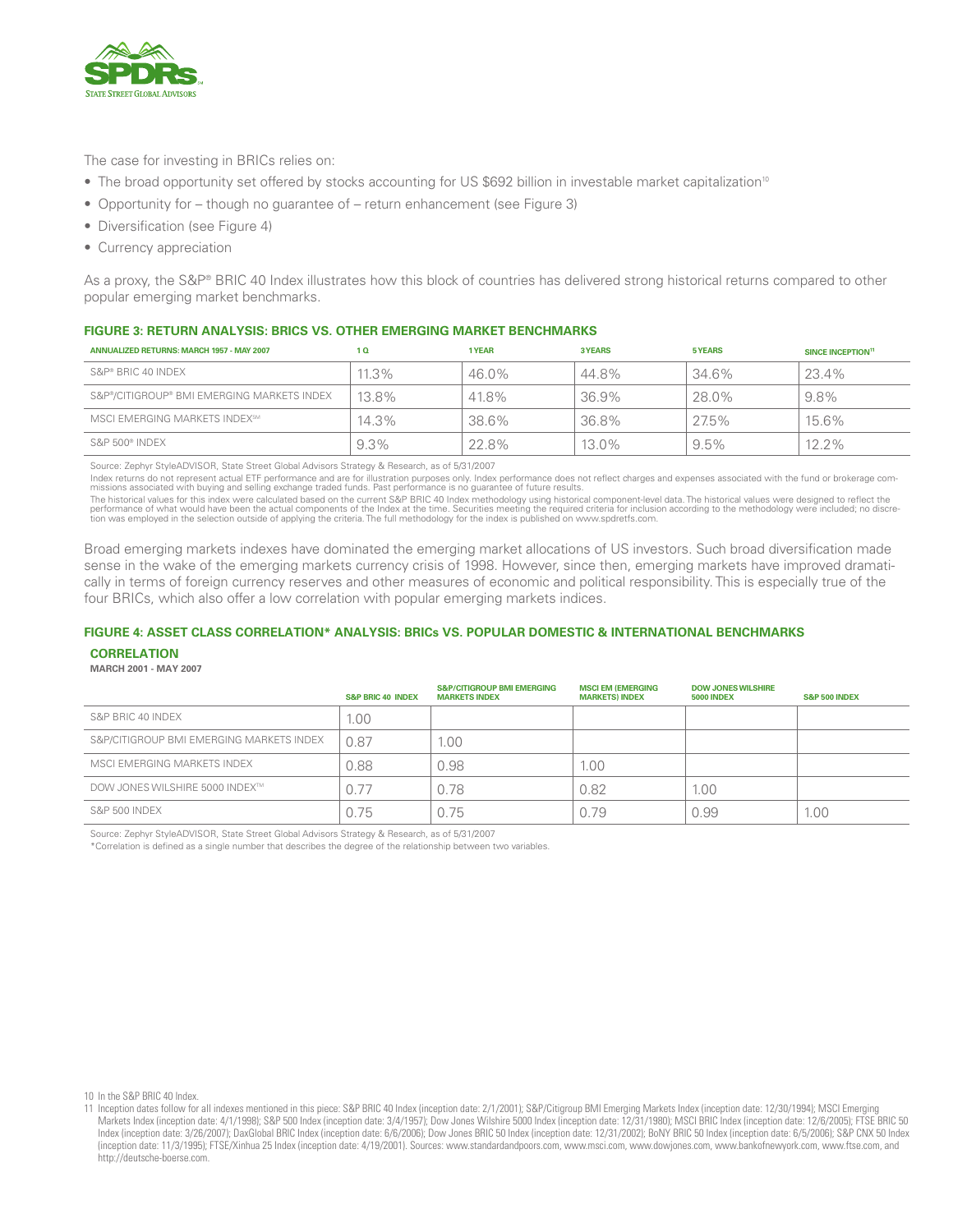

# **BRIC RISKS MAY BE MODERATED BY A WELL-DIVERSIFIED PORTFOLIO**

Investing in emerging markets carries risks that may prevent these markets from rising and could even cause them to fall. That's particularly true when one narrows in on BRIC markets. It's reflected in historical standard deviation and beta statistics (see Figure 5), which are measures of the variability of returns. Risks for the BRICs include:

- They may not realize the potential that economists predict.
- They may falter in terms of macroeconomic policies, political institutions, openness to trade/FDI, and education<sup>12</sup>.
- There may be a weak relationship between rapid GDP growth and equity market returns.
- Like all emerging markets, BRIC markets may be prone to corrections following reversals in investor sentiments.

# important to note, however, that the benefits of a diversified portfolio do not ensure a profit or guarantee a loss. Given the potential volatility of BRICs, they generally make the most sense as part of a long-term, strategic allocation. However, when the short-term outlook is attractive, BRIC investment may be useful for tactical moves.

Despite their risks, BRICs have historically delivered attractive risk-adjusted returns when used in a diversified portfolio as a complement to broader emerging markets exposure. It is

# **Figure 5: RISK/RETURN COMPARISON**

#### **Risk-Return Analysis: Table 1**

**March 2001 - May 2007: Annualized Summary Statistics**

|                                                                                                     | <b>RETURN (%)</b> | STD DEV (%) | <b>BETA VS. MARKET</b> | <b>SHARPE RATIO</b> |
|-----------------------------------------------------------------------------------------------------|-------------------|-------------|------------------------|---------------------|
| S&P BRIC 40 INDEX                                                                                   | 23.4              | 24.4        | 1.4                    | 0.8                 |
| S&P/CITIGROUP EMERGING BMI EMERGING MARKETS INDEX                                                   | 21.4              | 19.7        | 1.1                    | 1.0                 |
| DJ WILSHIRE 5000 INDEX                                                                              | 6.6               | 13.3        | 1.0                    | 0.3                 |
| 70% DJ WILSHIRE 5000 INDEX<br>20% S&P/CITIGROUP BMI EMERGING MARKETS INDEX<br>10% S&P BRIC 40 INDEX | 11.3              | 14.7        | $\mathbf{L}$           | 0.6                 |
| 70% DJ WILSHIRE 5000 INDEX<br>30% S&P/CITIGROUP BMI EMERGING MARKETS INDEX                          | 11.1              | 14.3        | 1.0                    | 0.6                 |

Source: Zephyr StyleADVISOR, State Street Global Advisors Strategy & Research, as of 5/31/07

ndex returns do not represent actual ETF performance and are for illustration purposes only. Index performance does not reflect charges and expenses associated with the fund or brokerage com-<br>missions associated with buyin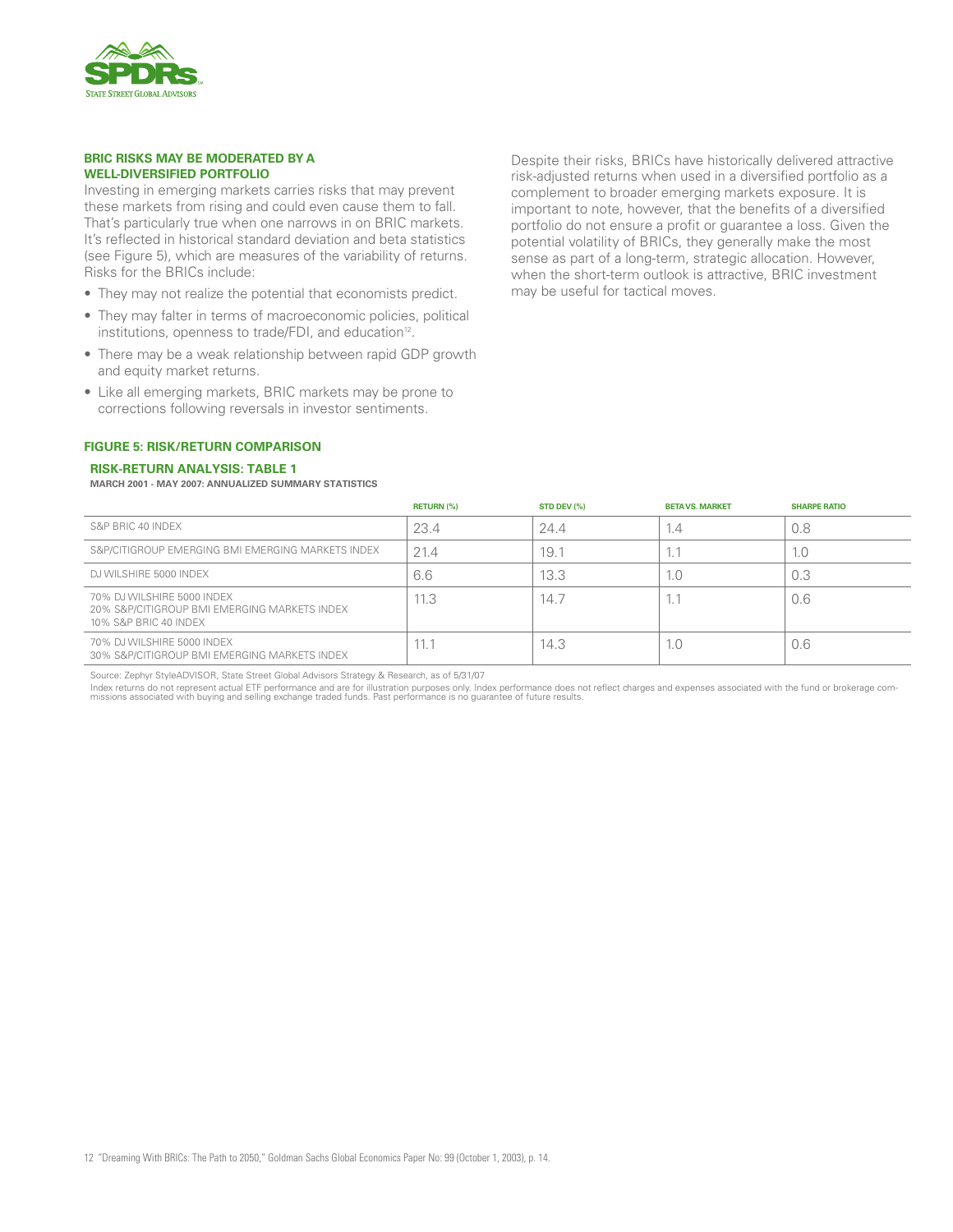

# **WHY THE S&P BRIC 40 INDEX WORKS BEST**

BRIC indices fall into two categories—broad market benchmarks like the MSCI BRIC Index and investable indices like the S&P BRIC 40 Index. Broad market benchmarks are a useful gauge for measuring overall market performance. However, they are not fully replicable and require discretionary optimization by portfolio managers. They may also have higher frictional costs. Investable indices are narrower, fully replicable and based on accessibility to foreign investors<sup>13</sup>.

The S&P BRIC 40 Index is an investable, float-adjusted index that has emerged as one of the most popular indices for BRIC products and institutional mandates because it is fully replicable, focused on liquidity and may provide excellent market access<sup>14</sup>. In fact, about half of all index-linked BRIC products are tied to the S&P BRIC 40 Index<sup>15</sup> (see Figure 6).

### **Figure 6: Market Share of BRIC Indices Among BRIC Index Products**



Source: Standard & Poor's calculations based on structured product data for all equity indexlinked BRIC products with a launch date in www.structuredretailproducts.com and ETF filings.<br>Individual country index products are based on combination of single market indices such as<br>S&P CNX 50, Bovespa, FTSE/Xinhua 25, The S&P BRIC 40 Index may be an attractive option for tapping the diversification potential of BRIC countries. It tracks 40 of the leading companies domiciled in BRIC countries. These securities only trade on developed market exchanges and pass through a threshold screen to ensure liquidity relative to the market – an advantage compared to other indexes that include stocks that are only readily available to local investors<sup>16</sup>. Since the index's inception in May 2006, these characteristics have made the S&P BRIC 40 Index the dominant index for suitable institutional investors considering the investable universe of BRIC stocks<sup>17</sup>.

# **SPDR® S&P® BRIC 40 ETF**

The SPDR S&P BRIC 40 ETF is based on the S&P BRIC 40 Index and can provide easy, cost-effective access to this asset class<sup>18</sup>. This ETF seeks to fully replicate the index by investing in all forty of its stocks. It has an expense ratio of 40 basis points<sup>19</sup>.

Investment in the BRICs alone may be too limited, even as an emerging markets investment. Depending on a particular investor's goals, the SPDR S&P BRIC 40 ETF might be combined with the SPDR® S&P® Emerging Markets ETF (GMM), or with more narrowly focused SPDRs<sub>sM</sub> regional emerging market ETFs.

# **FOR MORE INFORMATION**

For more information about the SPDR S&P BRIC 40 ETF [ticker: BIK] or our other ETF and mutual fund offerings, please visit www.spdretfs.com.

- 13-14 Standard & Poor's, "BRIC Markets: Investment Rationale, Risks and Access Options," June 2007.
- 15 50% of BRIC assets are linked to this index. The next closest index accounts for 20% of BRIC assets. Standard & Poor's, "BRIC Markets: Investment Rationale, Risks and Access Options," June 2007. 16 Roughly 50%-60% of MSCI's BRIC index is not accessible to foreign investors because of unavailability of liquid stocks in Brazil, custody issues in Russia, tax issues for foreign investors in India, and other
- issues. Standard & Poor's, "BRIC Markets: Investment Rationale, Risks and Access Options," June 2007.
- 17 Srikant Dash, "BRIC Markets: Investment Rationale, Risks and Access Options," Standard & Poor's (June 2007), p. 7.
- 18 Frequent trading of ETF's could significantly increase commissions and other costs such that they may offset any savings from low fees or costs.
- 19 The Advisor has contractually agreed to waive its advisory fee and reimburse certain expenses, until June 19th, 2008, so that the Fund's Net Annual and Operating Expenses are limited to 0.40% of the Fund's average daily net assets. Unless renewed prior to the waiver expiration, the expense ratio will revert to 0.50%.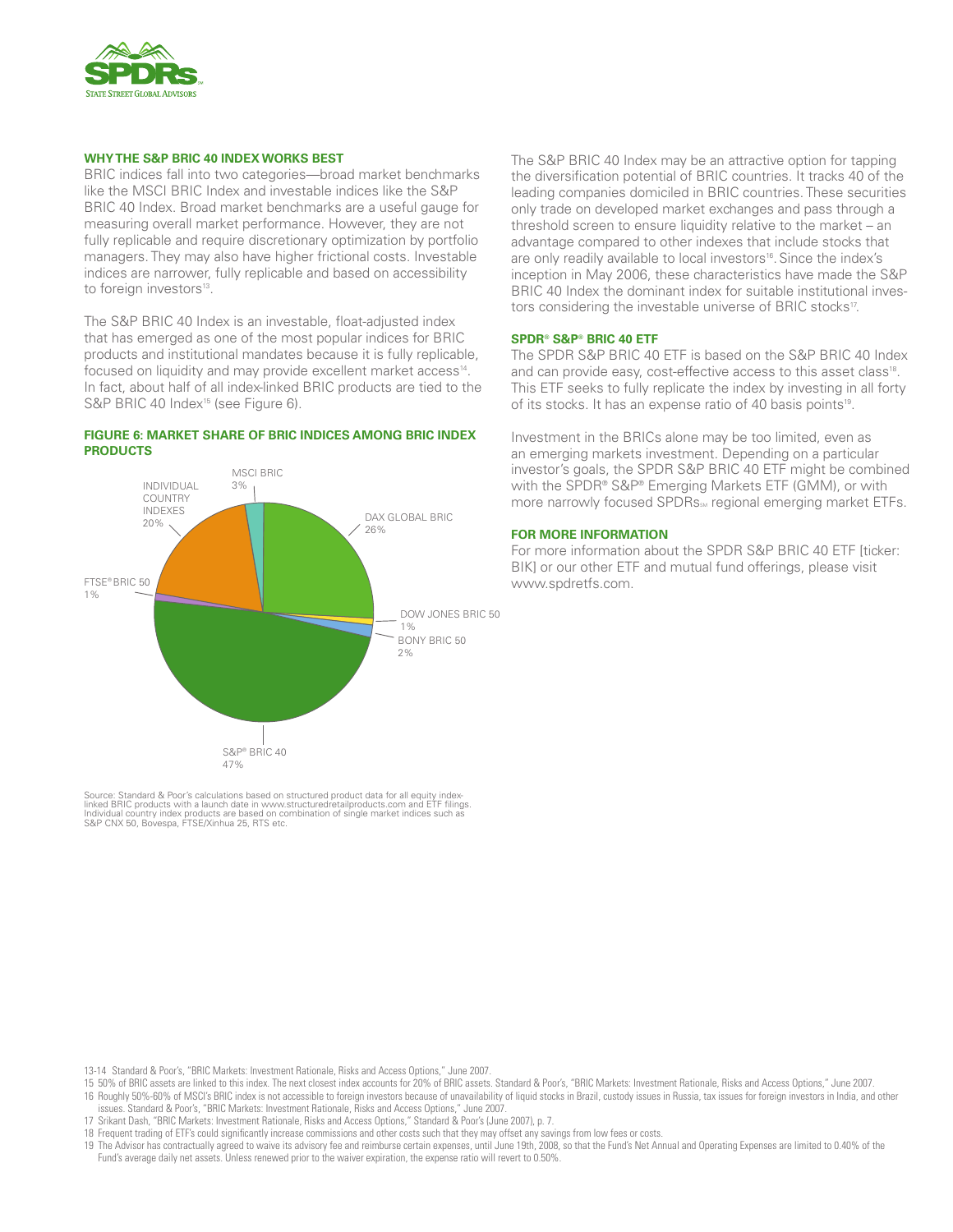

# **Index Definitions**

# **S&P BRIC 40 Index**

The S&P BRIC 40 Index represents four emerging equity markets: Brazil, Russia, India and China, which together are known as the BRIC countries. This index includes 40 large and liquid stocks that trade in developed market exchanges: Hong Kong Stock Exchange, London Stock Exchange, NASDAQ and NYSE.

# **S&P/Citigroup BMI Emerging Markets Index**

Market capitalization-weighted index that defines and measures the investable universe of publicly-traded companies domiciled in emerging markets as defined by Standard and Poor's.

#### **MSCI Emerging Markets Index**

Market capitalization-weighted index capturing 85% of the total market capitalization of emerging markets, as defined by MSCI.

#### **S&P 500 Index**

Market capitalization-weighted, price-only index composed of 500 widely held common stocks listed on the NYSE, AMEX and OTC market.

#### **Dow Jones Wilshire 5000 Index**

Designed to represent the performance of all US-headquartered equity securities with readily available price data.

# **MSCI BRIC Index**

Market-capitalization weighted index designed to provide an objective representation of the overall performance of the four BRIC countries.

#### **FTSE BRIC 50 Index**

Represents the performance of 50 of the largest companies by full market capitalization that trade as either depository receipts for Brazilian, Indian or Russian companies, or H Shares for Chinese companies.

#### **DaxGlobal BRIC Index**

DAXglobal BRIC Index expands the young DAXglobal index family and provides investable access to the emerging markets Brazil, Russia, India and China. DAXglobal indices are completely transparent and rule-based. DAXglobal indices are based on equities only as well as on multi-asset classes.

# **Dow Jones BRIC 50 Index**

The Dow Jones BRIC 50 Index is a blue-chip measure that includes 50 of the largest and most actively traded stocks in these countries. The China portion of the index is made up of offshore stocks-H-shares and U.S.-listed ADRs/ADSes

#### **BoNY BRIC 50 Index**

Market-capitalization weighted, comprised strictly of ADRs, the BoNY BRIC 50 Index is a subset of The Bank of New York ADR index.

### **S&P CNX 50 Index**

The S&P CNX Nifty (nicknamed Nifty 50 or simply Nifty) (Ticker NSE:^NSEI), is the leading index for large companies on the National Stock Exchange of India. S&P CNX Nifty is a well diversified 50 stock index accounting for 22 sectors of the economy. It is used for a variety of purposes such as benchmarking fund portfolios, index based derivatives and index funds. (The 'Nifty 50' nickname should not be confused with the Nifty 50 set of 50 leading stocks on the New York Stock Exchange in the 1970s.)

# **FTSE/Xinhua 25 Index**

A real-time, tradable index which offers the optimal representation of China blue chip stocks. It includes the largest 25 Chinese companies comprising H Shares and Red Chip Shares, ranked by total market capitalization. Index constituents are capped at 10% of the total index. Includes stocks listed on the Hong Kong stock exchange.

Sources: www.standardandpoors.com, www.msci.com, www.dowjones.com, www.bankofnewyork.com, www.ftse.com and http://deutsche-boerse.com.